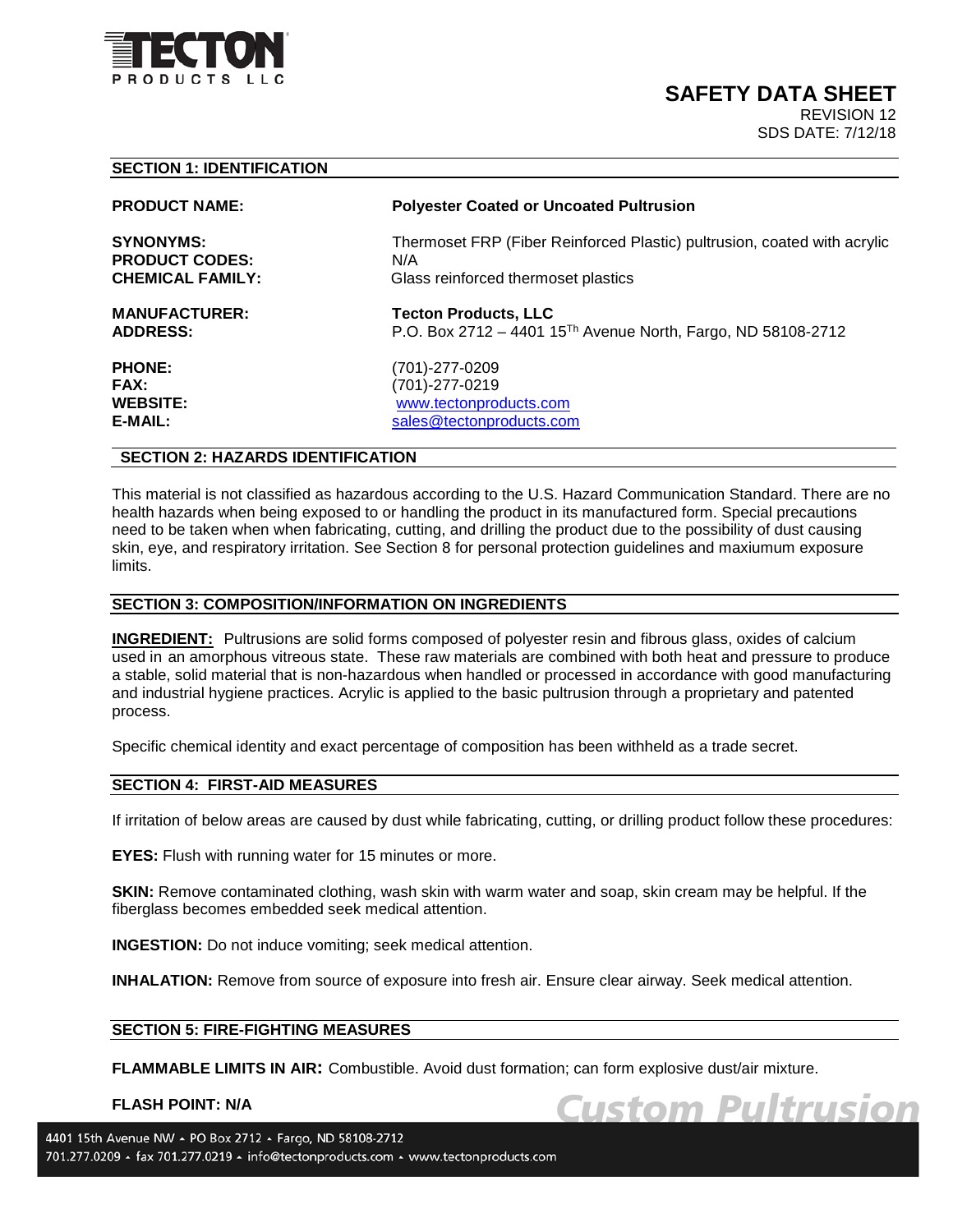

**Custom Pultrusion** 

**AUTOIGNITION TEMPERATURE:**

 **F:** 806°  **C:** 430°

**EXTINGUISHING MEDIA:** Water, CO2, dry chemical such as NFPA Class A fire extinguisher

**FIRE FIGHTING PROCEDURES:** Self-contained breathing apparatus for large scale or sustained fires should be used.

**HAZARDOUS DECOMPOSITION PRODUCTS:** carbon monoxide, carbon dioxides and various hydrocarbons

**SECTION 5 NOTES:** Avoid ignition sources when cutting the material and/or around dust accumulations.

## **SECTION 6: ACCIDENTAL RELEASE MEASURES**

**ACCIDENTAL RELEASE MEASURES:** Not applicable. (When moving product, gloves, steel-toed boots and protective eyewear are recommended.)

## **SECTION 7: HANDLING AND STORAGE**

**HANDLING AND STORAGE:** Store away from open flame.

**HOUSEKEEPING**: Avoid dust accumulations at or in excess of 1/32 inch; practice proper housekeeping procedures by utilizing an explosion proof vacuum or natural bristle brush with a non-sparking/non-conductive dust pan. Do not use compressed air for cleaning.

## **SECTION 8: EXPOSURE CONTROLS/PERSONAL PROTECTION**

|                                               | mg/m3 |
|-----------------------------------------------|-------|
| <b>OSHA PEL-TWA (Total Dust):</b>             | 15    |
| <b>OSHA PEL TWA (Respirable Particulate):</b> |       |

## **EXPOSURE GUIDELINES:**

Fabricating, cutting, drilling, etc. of thermoset plastics may produce dust, which should be controlled. Particulate level should not exceed the following OSHA (Occupational Safety and Health Administration) standard: TWA 15mg/m3 (total dust) and TWA 5 mg/m3 (respirable particulate). [TWA = time weighted average as defined by OSHA]

**RESPIRATORY PROTECTION:** Use adequate ventilation to control dust when machining, cutting, drilling, etc. Dust masks may be used to prevent inhalation of airborne dust. If the amount of dust exceeds the exposure level then respirators must be worn. Use NIOSH (National Institute for Safety and Health) approved dust mask or filtering facepiece.

**EYE PROTECTION:** Use goggles or safety glasses when machining, cutting, drilling, etc. Have eyewashes available.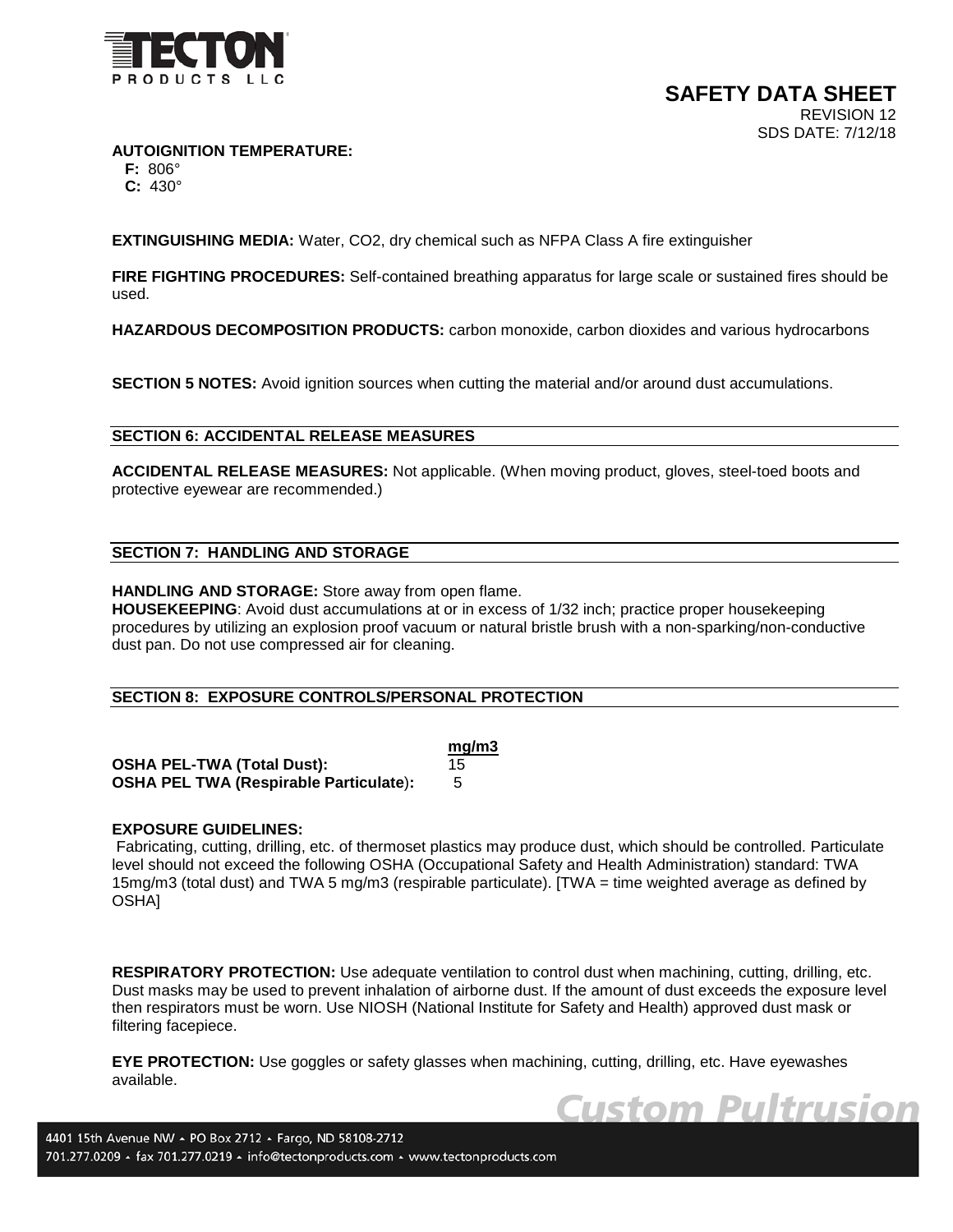

# **SAFETY DATA SHEET**

**Custom Pultrusion** 

REVISION 12

SDS DATE: 7/12/18

**SKIN PROTECTION:** Wear protective gloves, long pants and long sleeves when machining, cutting, drilling, etc. or use barrier cream if long sleeves are impractical. Wash skin with soap and water after handling. Wash dusty work clothes separately.

**DECOMPOSITION EXPOSURE:** Exposure to heat from fire, dull cutting tools or other heat sources may cause decomposition of the material. Decomposition of the material can release harmful gases such as those described in the fire and explosion data section. Exposure to these gases can cause respiratory irritation and asthma-like symptoms

## **SECTION 9: PHYSICAL AND CHEMICAL PROPERTIES**

**APPEARANCE:** White or colored solid fiberglass reinforced component

**ODOR:** No Significant Odor

**PHYSICAL STATE:** Solid

**pH AS SUPPLIED:** N/A **BOILING POINT:** N/A **MELTING POINT:** N/A **FREEZING POINT:** N/A **VAPOR PRESSURE (mmHg):** N/A **VAPOR DENSITY (AIR = 1):** N/A

**SPECIFIC GRAVITY (H2O = 1):** 1.59 (+/- .25) **EVAPORATION RATE:** N/A **SOLUBILITY IN WATER:** Insoluble **PERCENT VOLATILE:** N/A

# **SECTION 10: STABILITY AND REACTIVITY**

**STABILITY:** Stable. Hazardous polymerization will not occur.

**CONDITIONS TO AVOID (STABILITY):** Avoid contact with hot or concentrated nitric and perchloric acid, fuming sulfuric acid or 98% sulfuric acid at over 140 degrees F.

**HAZARDOUS DECOMPOSITION OR BY-PRODUCTS:** See information in Fire Fighting Measures section above.

#### **SECTION 11: TOXICOLOGICAL INFORMATION**

**TOXICOLOGICAL INFORMATION:** Exposure to dust in excess of PEL (permissible exposure limit over an 8 hour period) may result in skin or upper respiratory tract irritation. Pre-existing skin or respiratory disorders may cause more susceptibility to these effects.